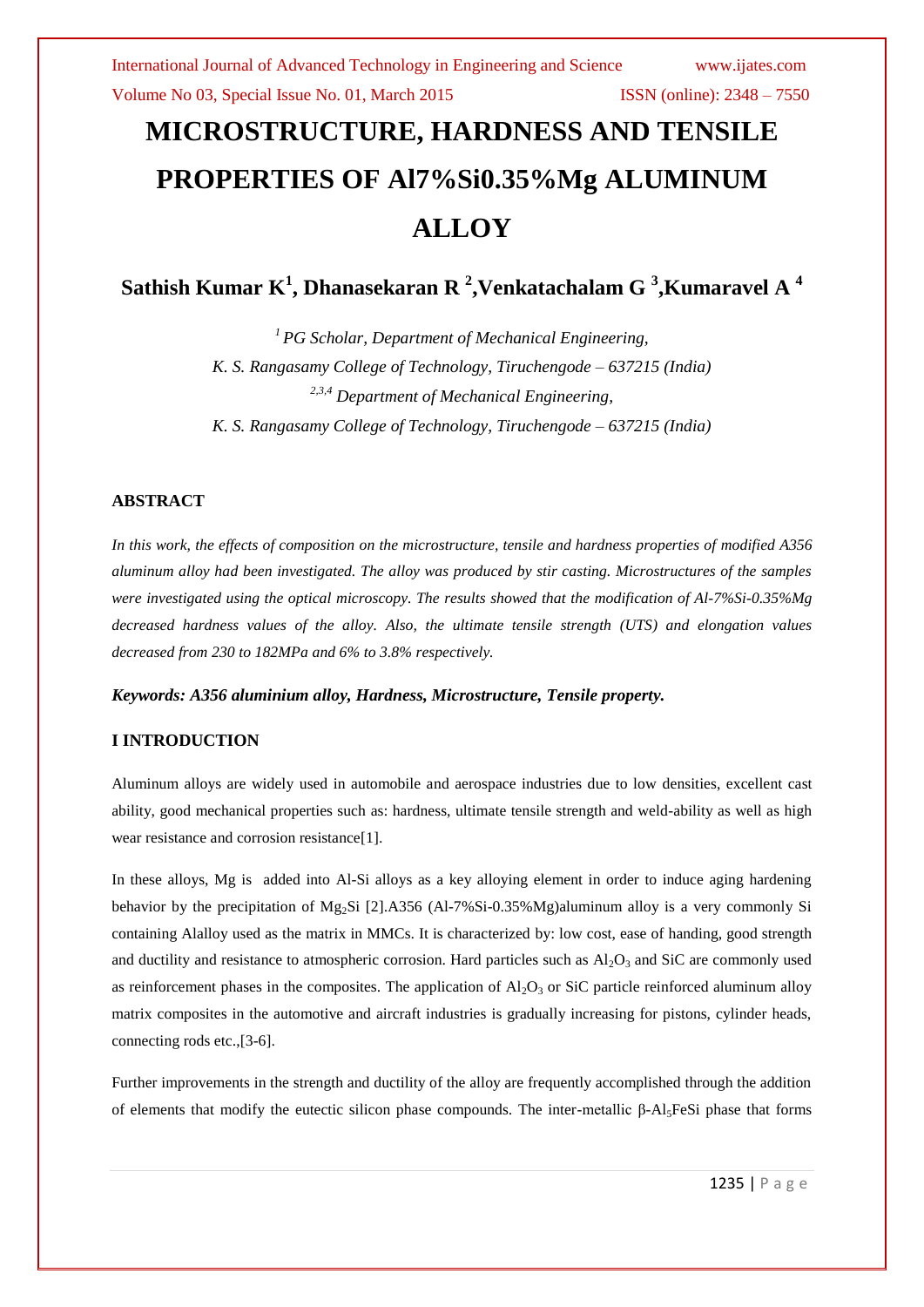# International Journal of Advanced Technology in Engineering and Science www.ijates.com Volume No 03, Special Issue No. 01, March 2015 ISSN (online): 2348 – 7550

during solidification of aluminum alloy is detrimental to the mechanical properties because it is brittle and exists as thin plates [7].

Sharp edges of these platelets act as stress concentration sites, which facilitate crack initiation and thus decrease the ductility of the castings. It has been reported that the nature, composition and structure of iron rich intermetallic compounds can be modified with addition of Sr and Mn[8]. Reinforcement is good choice to modify the eutectic Si phase in Aluminum alloy [9]. In this work, the effects of reinforcement addition on the microstructure, tensile and hardness properties of modified A356 alloy have been studied.

# **II EXPERIMENTAL PROCEDURE**

ThechemicalcompositionofaluminumalloystudiedinthisworkisgiveninTable1.

# **Table 1 Composition of modified A356 alloy (mass fraction, %)**

| Si   | Mg   | Fe   |        | Sn    | Zr    | ᠁     | Al             |
|------|------|------|--------|-------|-------|-------|----------------|
| 3.15 | 0.49 | 0.91 | 0.0002 | 0.002 | 0.008 | 0.024 | <b>Balance</b> |

Samples of the metal matrix composites were prepared by stir casting route. The amounts of the matrix material and the reinforcements were determined using the weight percentage. The melting was carried out in a resistance furnace. The reinforcement particles were also preheated to before adding aluminum matrix. The aluminum material was melt into 750 °C. They were then slightly cooled to below the liquids, to maintain the slurry in the semi-solid state. This procedure had been adopted while stir casting aluminum composites with single reinforcement. The preheated reinforcement was added Zr in various percentage like 0%, 0.25%, and 0.5% along with A356. The composite slurry was then reheated to a fully liquid state and mechanical mixing was carried out for about 10–15 min at an average mixing speed of 150–300 rpm. The final temperature was controlled to be within  $800^{\circ}$ C $\pm$ 10°C. Themelting material can be transformed to the die. Quantitative data on the microstructure were determined using an optical microscope equipped with an image analysis system.



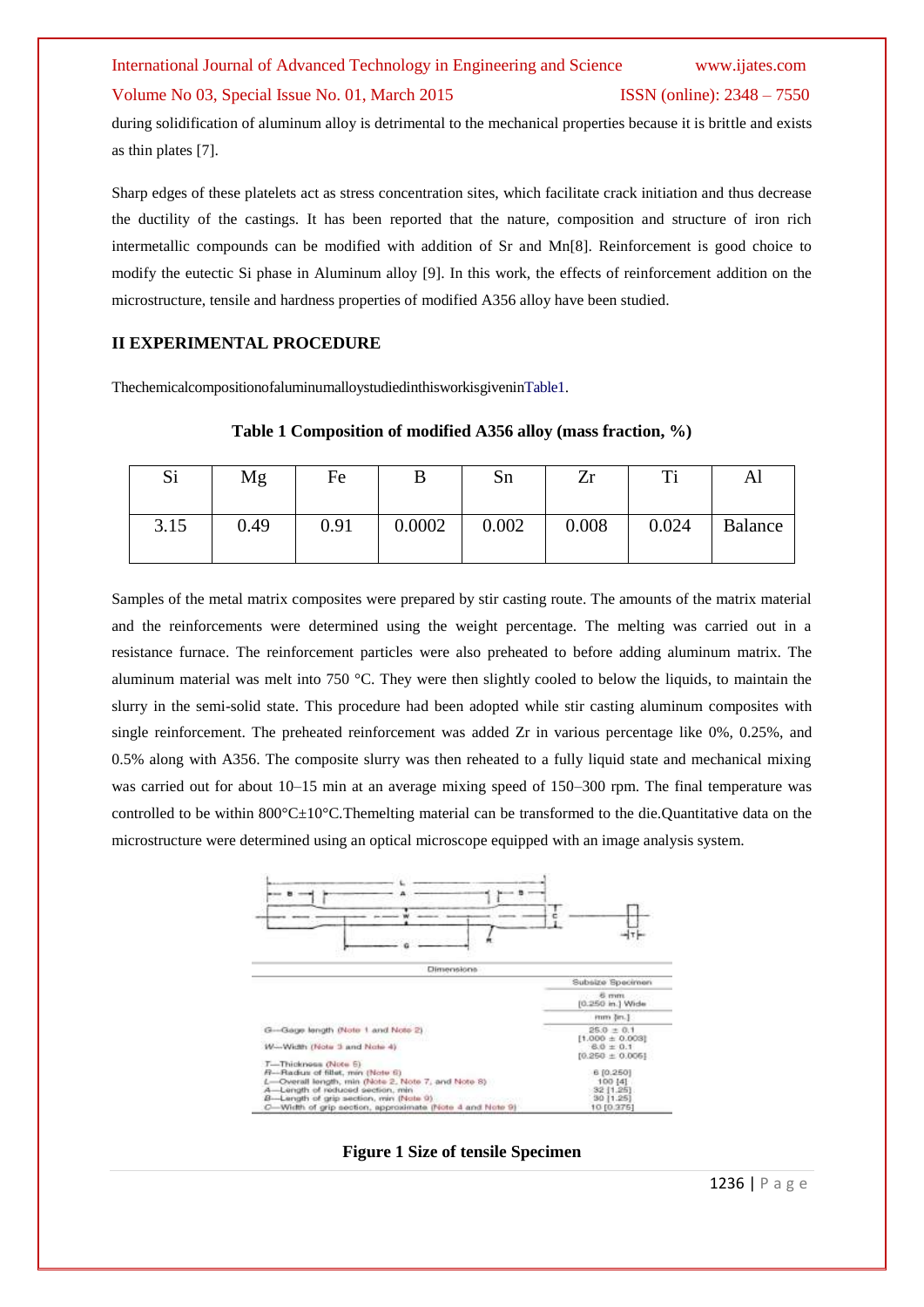# International Journal of Advanced Technology in Engineering and Science www.ijates.com

# Volume No 03, Special Issue No. 01, March 2015 ISSN (online): 2348 – 7550

Tensile test bars were machined, according to ASTME8m-13aa sub-size specimen is shown in Fig. 1and the test was performed on a computer controlled tension machine. Four tensile specimens of each alloy were tested and the average value obtained. Hardness tests were carried out Rockwell hardness machine (Model TRSD-N, Load: 100, indicator: 1/16" ball).First, surface finish was completed and five measurements were taken randomly in each sample and averaged to obtain the hardness value of the specimen.

# **III RESULTSANDDISCUSSION**

# **3.1 Microstructures**

A microstructural examination of the modified A356 was carried out to conform the microstructure. A cross section of the sample revealed that microstructure consists of interdendritic network of eutectic silicon particles (mostly rounded, less angular) and  $Mg_2Si$  particles distributed in a matrix of aluminum solid solution throughout structure is shown in Fig. 2.



**Figure 2 Microstructures of the modified A356 type aluminum alloys(a) reinforcement-free, (b) 0.25 wt% reinforcement and (c) 0.5 wt% reinforcement**

## **3.2 Hardness**

The results of hardness tests are shown in Figure 3.It can be seen that the initial hardness of the unmodified alloy was 60HRB that decreased to 43 HRB after addition of 0.5 % reinforcement. According to the microstructure modification of β intermetallic, hardness should increase with the rise of reinforcement contents. But the results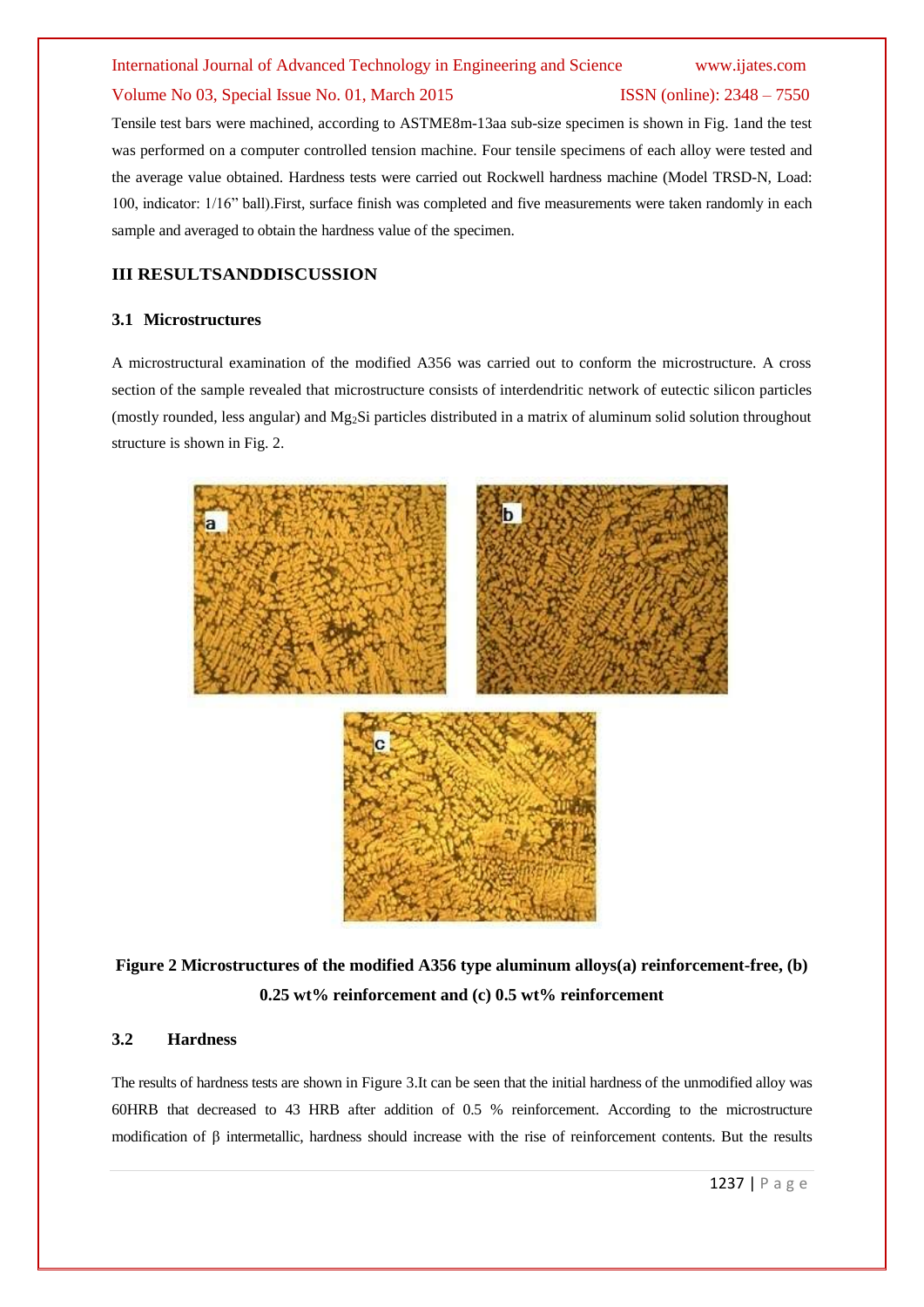# International Journal of Advanced Technology in Engineering and Science www.ijates.com

## Volume No 03, Special Issue No. 01, March 2015 ISSN (online): 2348 – 7550

indicate that hardness obviously declines. Because hardness appears to be much sensitive to the porosity volume fraction [10] and the most important material property factor that influences the hardness is the porosity [1],the increase of the porosity amount would result in the decrease of the hardness of the samples. As mentioned before, with increasing of reinforcement content, the amount of the porosity increased.



**Figure 3Hardness of modified A356 type aluminum alloys**

# **3.3 Tensile properties**

The average ultimate tensile strength (UTS) and elongation values of alloys with and without reinforcement additions are illustrated in Fig. 4. It is evident that reinforcement additions reduced both UTS and elongation values of the samples. UTS isdeceased form 230 to 182MPa and elongation percentage is reduced from 6% to 3.8%. Among the reinforcement containing A356 aluminum alloys, which addition of 0.5 % exhibits the reduced UTS and elongation; High reinforcement content have lower UTS and elongation, in comparison with modified alloys with lower reinforcement content (0.25%). This can be attributed to the amount of porosity. As it can be seen form Figure 4. When the amount of reinforcement is increased the level of porosity is so high that the negative effective of reinforcement on the porosity prevails the positive effect on the modification of secondary phases.



**Figure4Ultimate tensile strength of modified A356 type aluminum alloys**